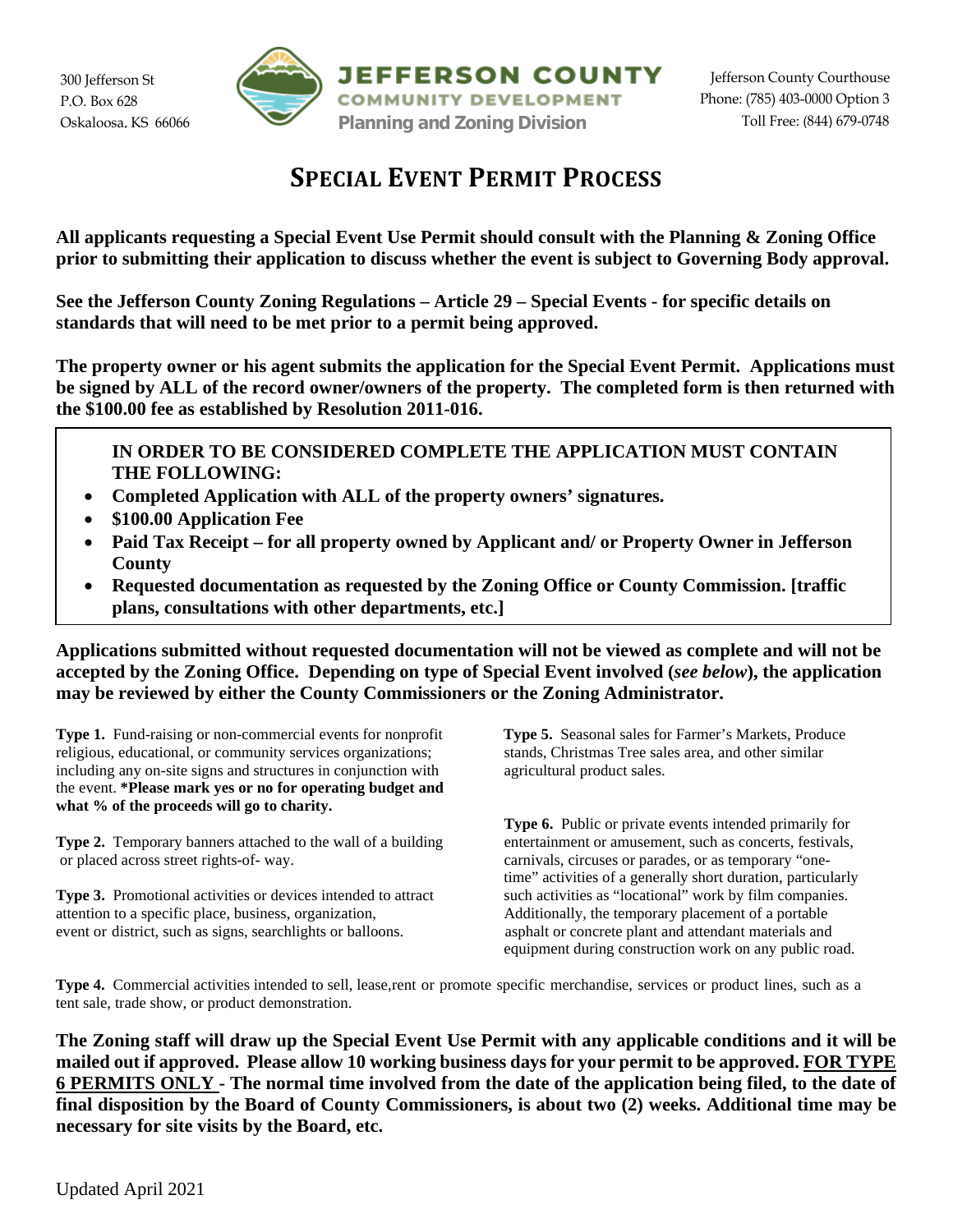

# **APPLICATION FOR SPECIAL EVENT PERMIT Including Fireworks Stands**

**This is an application for a Special Event Permit. This form must be completed in accordance with the directions on the accompanying instruction sheet. An incomplete application will not be accepted. Application Fee required is \$100.**

| Date:                                                                                                                                                                                                                          |  |
|--------------------------------------------------------------------------------------------------------------------------------------------------------------------------------------------------------------------------------|--|
| <b>APPLICANT INFORMATION:</b>                                                                                                                                                                                                  |  |
| Name of Applicant: Name of Applicant and Applicant and Applicant and Applicant and Applicant and Applicant and Applicant and Applicant and Applicant and Applicant and Applicant and Applicant and Applicant and Applicant and |  |
| Company or Group: 1999. The Company of Group:                                                                                                                                                                                  |  |
| Mailing Address: National Address: National Address: National Address: National Address: National Address: National Address: National Address: National Address: National Address: National Address: National Address: Nationa |  |
|                                                                                                                                                                                                                                |  |
| Name of Authorized Agent: Manual Accounts of Authorized Agent:                                                                                                                                                                 |  |
| EVENT INFORMATION: ALL property owners must be listed on this form.<br>Property owner's written permission must be provided by mail or email to the<br>Planning & Zoning office before a permit can be approved.               |  |
| Record Owner of Property: Next Assembly and Second Owner of Property:                                                                                                                                                          |  |
| Location of Special Event: New York 1988 and 2008 and 2008 and 2008 and 2008 and 2008 and 2008 and 2008 and 20                                                                                                                 |  |
| Legal Description of Event Location: Notice of the Contract of Event Location:                                                                                                                                                 |  |
|                                                                                                                                                                                                                                |  |
| Special Event or Temporary Use description:<br><u>Special Event or Temporary Use description:</u>                                                                                                                              |  |
|                                                                                                                                                                                                                                |  |
| Hours of Operation: Note that the set of the set of the set of the set of the set of the set of the set of the set of the set of the set of the set of the set of the set of the set of the set of the set of the set of the s |  |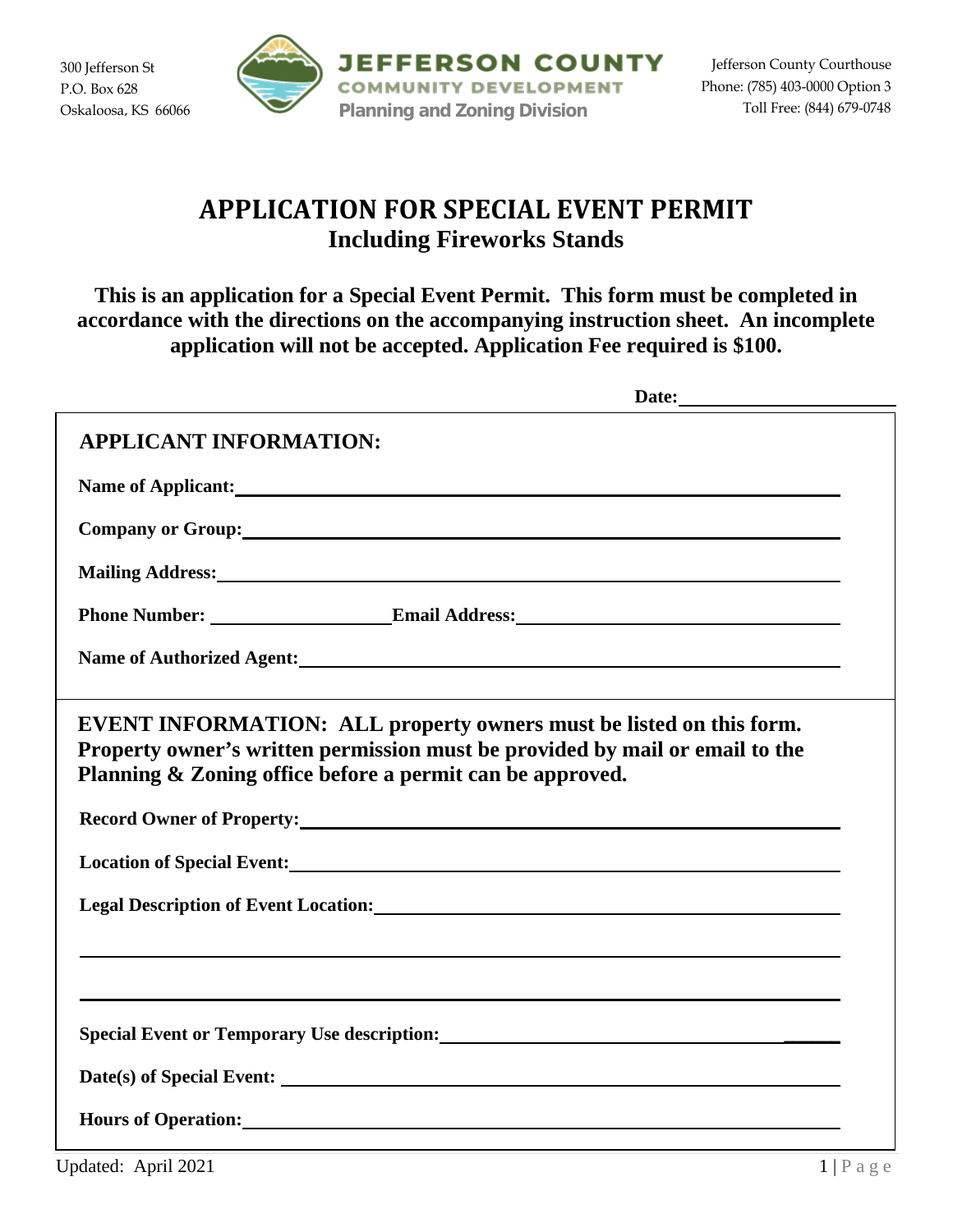## **Event Type (circle one): Type 1 Type 2 Type 3 Type 4 Type 5 Type 6**

### **\*If Type 1: Operating Budget? (Circle one): Yes or No % of proceeds to charity:**

**Type 1.** Fund-raising or non-commercial events for nonprofit religious, educational, or community service organizations; including any on-site signs and structures in conjunction with the event.

**Type 2.** Temporary banners attached to the wall of a building or placed across street rights-of-way.

**Type 3.** Promotional activities or devices intended to attract attention to a specific place, business, organization, event or district, such as signs, searchlights or balloons.

 **Type 4.** Commercial activities intended to sell, lease, rent or promote specific merchandise, services or product lines, such as tent sale, trade show, or product demonstration.

 **Type 5.** Seasonal sales for Farmer's Markets, Produce stands, or Christmas Tree Sales area, and other similar agricultural product sales.

**Type 6.** Public or private events intended primarily for entertainment or amusement, such as concerts, festivals, carnivals, circuses or parades, or as temporary "one-time" activities of a generally short duration, particularly such activities as "locational" work by film companies. Additionally, the temporary placement of a portable asphalt or concrete plant and attendant materials and equipment during construction work on any public road.

**Please attach any requested documentation or plans regarding your event. (ex. sketch plan showing the location/setback of the proposed activities, structures and signs in relation to existing buildings, parking areas, streets, and property lines; proposed traffic circulation and parking patterns; size and number of signs; anticipated attendance; etc. See process sheet for complete list.)**

**I (We), the applicant(s), acknowledge receipt of the instruction sheet explaining the method of submitting this application. I (We) realize that this application cannot be processed unless it is completely filled in, submitted with all relevant and/or requested documentation and accompanied by the appropriate fee.**

| Property Owner printed name |  |  |  |
|-----------------------------|--|--|--|
|-----------------------------|--|--|--|

Applicant/ Authorized Agent printed name

(*if different from applicant*)

Signature of Property Owner Signature of Applicant / Authorized Agent

| <b>OFFICE USE ONLY</b> |                                                             |  |                          |  |  |  |
|------------------------|-------------------------------------------------------------|--|--------------------------|--|--|--|
|                        | Received in the Planning & Zoning Office on $\qquad \qquad$ |  | 20 ______, together with |  |  |  |
|                        |                                                             |  |                          |  |  |  |
| Date Filed:            | Date Issued:                                                |  | Date Denied:             |  |  |  |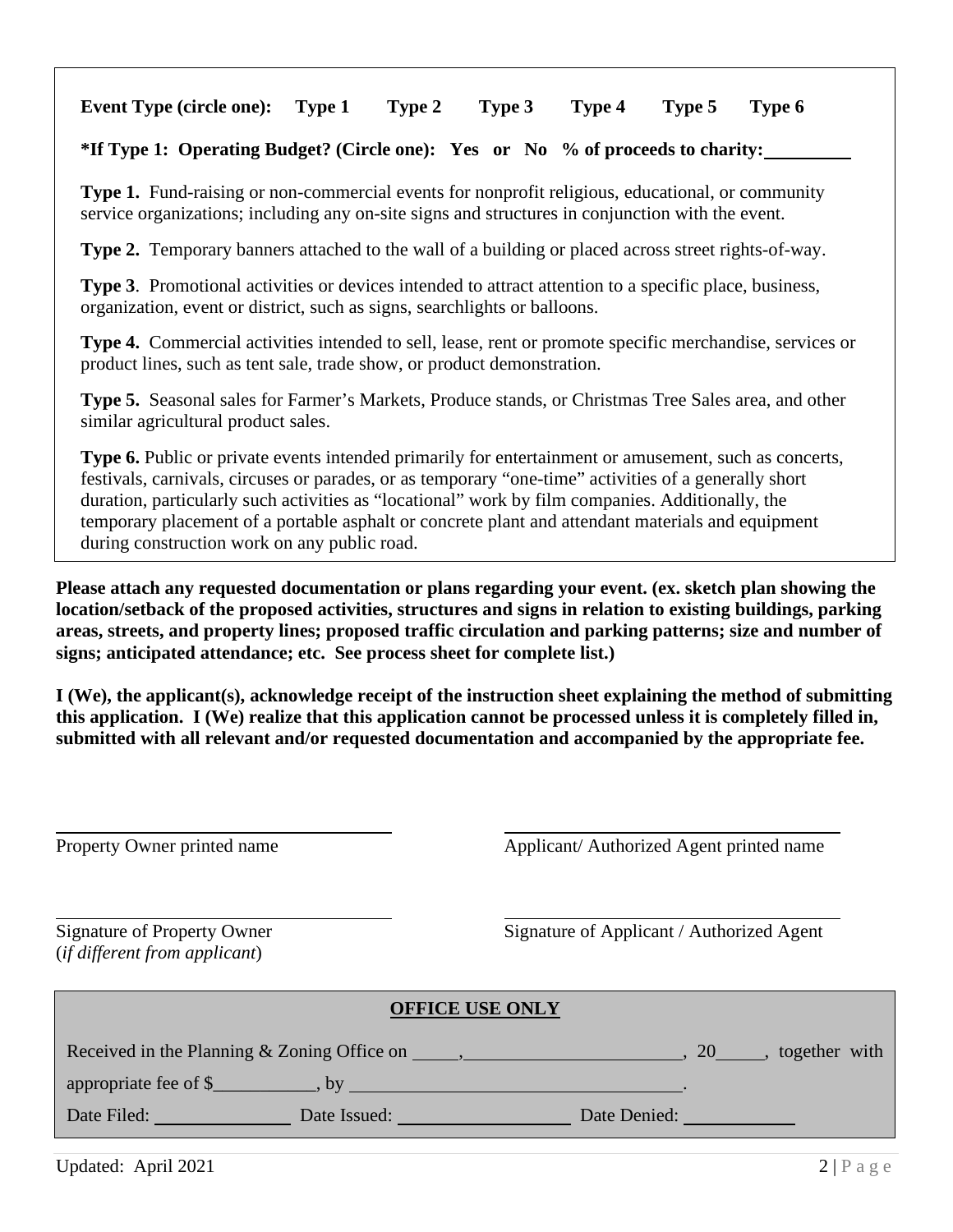#### **Sections:**

- **29-101 Purpose and Intent**
- **29-102 Special Event Defined**
- **29-103 Special Events Not Requiring a Permit**
- **29-104 Special Events Subject to an Administrative Permit**
- **29-105 Special Events Subject to Governing Body Approval**
- **29-106 Application and Fee**

**29-101 Purpose and Intent:** The purpose and intent of this Article is to provide for the temporary use of land for special events in a manner consistent with its normal use and beneficial to the general welfare of the public. Furthermore, it is the intent of this Article to protect nearby property owners, residents and businesses from special events which may be disruptive, obnoxious, unsafe or inappropriate given site conditions, traffic patterns, land use characteristics, and the nature of the proposed use. Finally, it is the intent of this Article to preserve the public health, safety and convenience.

**29-102 Special Event Defined:** The term "special event" shall mean a temporary, short-term use of land or structures, not otherwise included as a permitted or accessory use by these Regulations, for one or more of the following types of activities:

- **1. Type 1.** Fund-raising or non-commercial events for nonprofit religious, educational, or community service organizations; including any on-site signs and structures in conjunction with the event.
- **2. Type 2.** Temporary banners attached to the wall of a building or placed across street rightsof-way.
- **3. Type 3.** Promotional activities or devices intended to attract attention to a specific place, business, organization, event or district, such as signs, searchlights or balloons.
- **4. Type 4.** Commercial activities intended to sell, lease, rent or promote specific merchandise, services or product lines, such as a tent sale, trade show, or product demonstration.
- **5. Type 5.** Seasonal sales for Farmer's Markets, Produce Stands, Christmas Tree Sales area, and other similar agricultural product sales.
- **6. Type 6.** Public or private events intended primarily for entertainment or amusement, such as concerts, festivals, carnivals, circuses or parades, or as temporary "one-time" activities of a generally short duration, particularly such activities as "locational" work by film companies. Additionally, the temporary placement of a portable asphalt or concrete plant and attendant materials and equipment during construction work on any public road.

The term "special event" shall not include amusement enterprises, garage sales at an individual residence, transient merchants, or off-site promotional signs.

**29-103 Special Events Not Requiring a Permit:** Special events meeting the Type 1 definition are allowed without a Special Event Permit, provided all of the following performance standards are met:

1. The special event is conducted entirely on private property owned or leased by the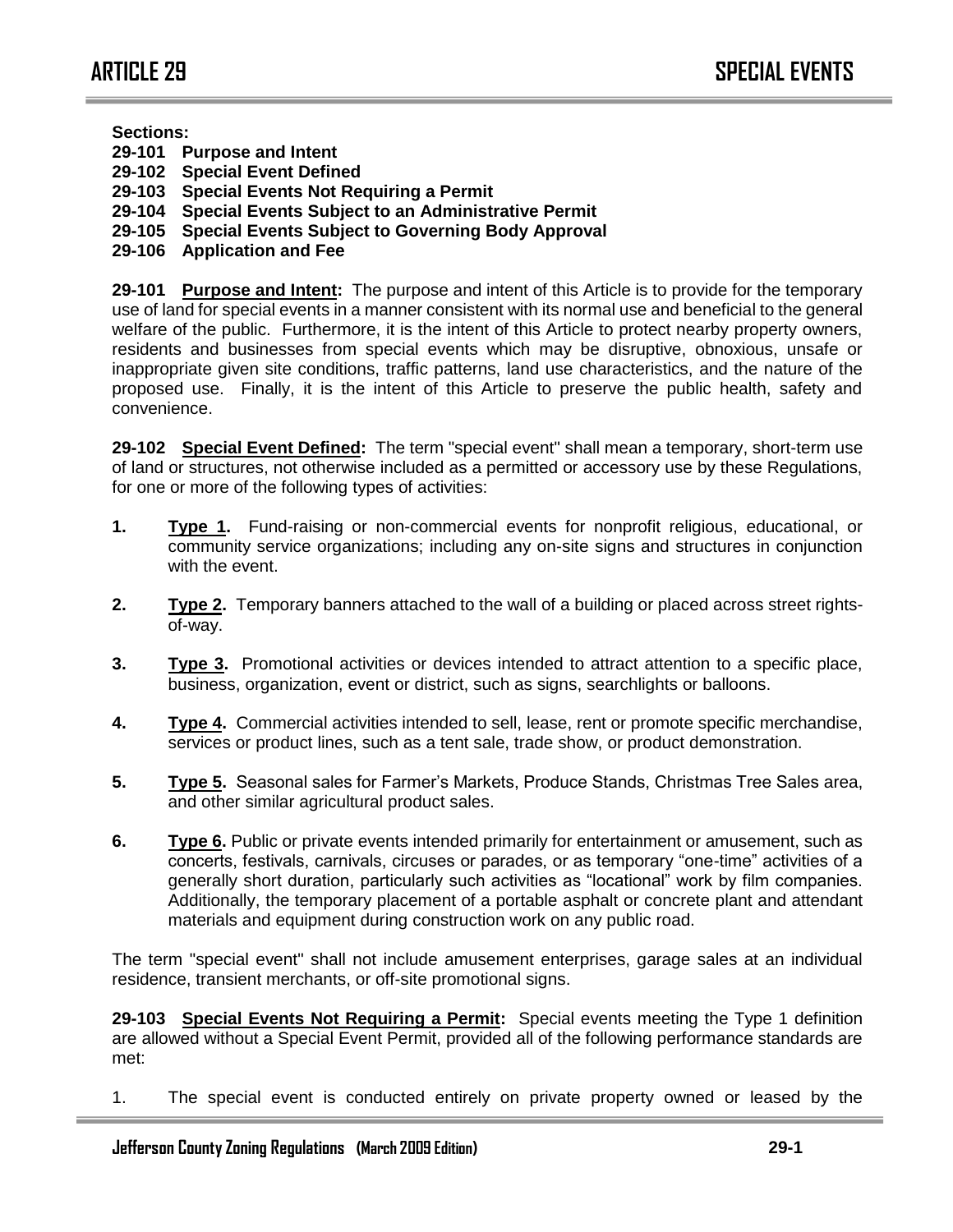sponsoring organization as a permanent facility.

- 2. Any structure used in conjunction with the special event shall meet all applicable yard setbacks, shall be the subject of a valid zoning certificate, and shall be promptly removed upon cessation of the event.
- 3. The special event shall be restricted to hours of operation between 6:00 a.m. and 10:00 p.m., to a maximum duration of four (4) days, and to a maximum frequency for similar events of two (2) times per calendar year.

**29-104 Special Events Subject to an Administrative Permit:** Special events meeting the following standards may be issued a Special Event Permit administratively by the Zoning Administrator. In administering the provisions of this section, the Zoning Administrator shall be guided by applicable County policies as adopted by the Governing Body. Any applicant denied a Special Event Permit shall be notified in writing of the reasons for the denial and of the opportunity to appeal the denial to the Governing Body.

- 1. Special events meeting the Type 2 definition may be permitted administratively by the Zoning Administrator, provided that all of the following performance standards are met:
	- a. An application is made and a fee paid in accordance with Section 29-106.
	- b. No more than one banner will be displayed when attached to the wall of a building.
	- c. The banner shall not be more than 40 square feet in size.
	- d. The banner will be displayed for a maximum duration of fifteen (15) days per permit.
- 2. Special events meeting the Type 3 or Type 4, or Type 5 definitions, and Type 1 events not meeting the standards of Section 29-103, may be permitted administratively by the Zoning Administrator subject to the prior review and approval of special arrangements for traffic and crowd control by the Sheriff, Fire Chief of the appropriate Fire District, and Road and Bridge Superintendent. No such administrative permit shall be issued unless all of the following performance standards are met:
	- a. An application is made and a fee paid in accordance with Section 29-106.
	- b. The special event will not cause undue traffic congestion or accident potential given anticipated attendance and the design of adjacent streets, intersections and traffic controls.
	- c. The activity shall not cause the overcrowding of parking facilities given anticipated attendance and the possible reduction in the number of available spaces caused by the event itself.
	- d. The special event shall not endanger the public health, safety, or welfare given the nature of the activity, its location on the site, and its relationship to parking and access points.
	- e. The special event shall not impair the usefulness, enjoyment or value of adjacent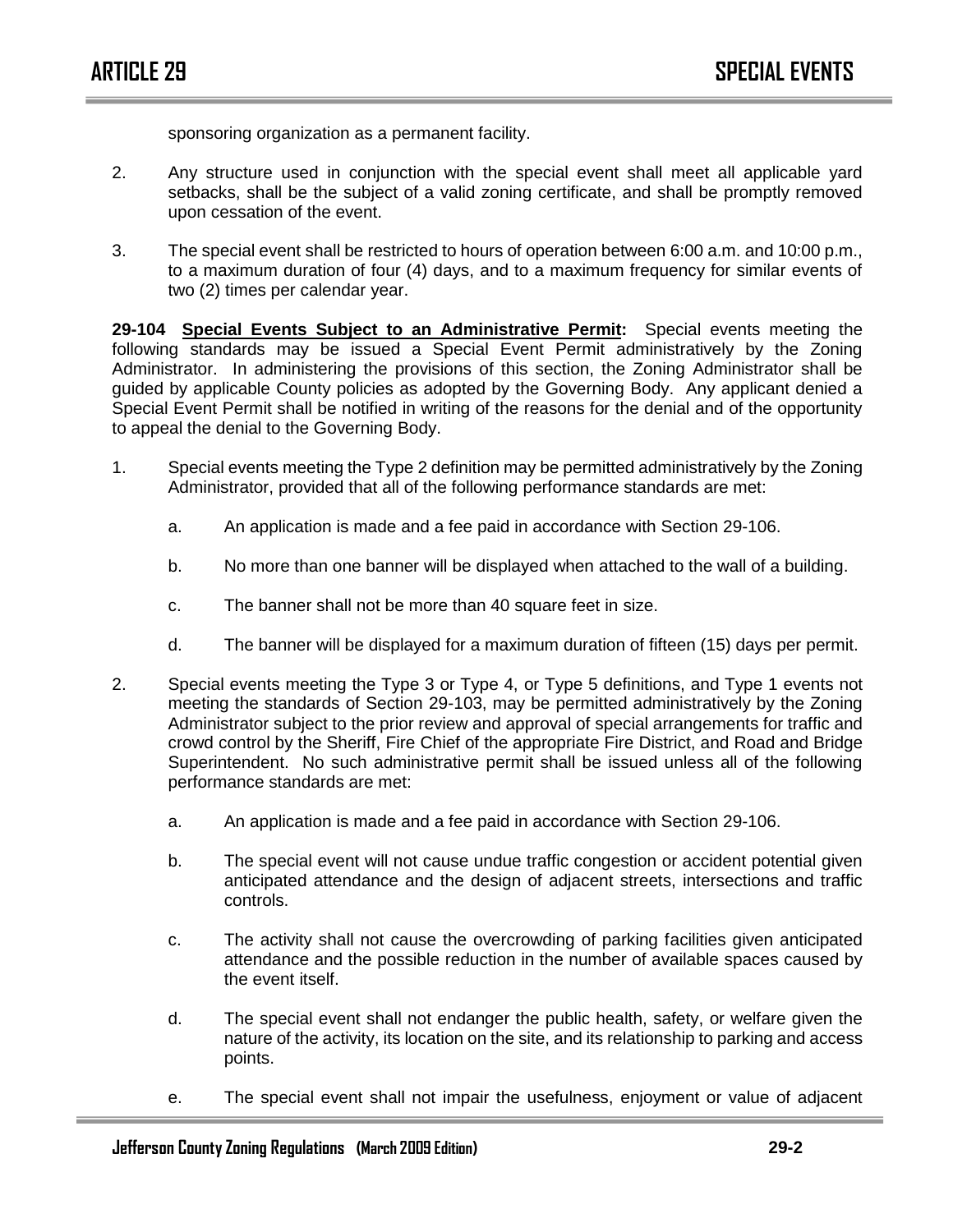property due to the generation of excessive noise, dust, smoke, odor, glare, litter or visual pollution. Specific mitigation measures shall be presented.

- f. Any structure used in conjunction with the special event shall meet all sight distance requirements, shall be the subject of a valid zoning certificate, and shall be promptly removed upon the cessation of the event.
- g. The special event shall be conducted on private property where the property owner has granted the appropriate permission.
- h. The duration and hours of operation of the special event shall be consistent with the intent of the event and the surrounding land uses

1. Seasonal sales for Farmer's Markets, Produce Stands, Christmas Tree Sales area, and other similar agricultural product sales shall be for either; a time span not to exceed 90 consecutive days a year; or no more than two (2) days per week for 24 consecutive weeks.

2. For Type 1, Type 3 and Type 4 Special Events the permit shall be for no more than ten (10) consecutive days.

**29-105 Special Events Subject to Governing Body Approval:** Any special event not meeting the criteria of Sections 29-103 or 29-104 may be granted a Special Event Permit by the Governing Body. Such permit may be subject to such conditions and safeguards as the Governing Body may deem necessary to protect the public health, safety and welfare. These conditions may include, but shall not be limited to:

- 1. Restrictions on the hours of operation, duration of the event, size of the activity, or other operational characteristic.
- 2. The posting of a performance bond to help ensure that the operation of the event and the subsequent restoration of the site are conducted according to Governing Body expectations.
- 3. The provision of traffic control or security personnel to increase the public safety and convenience.
- 4. Obtaining liability and personal injury insurance in such form and amount as the Governing Body may find necessary to protect the safety and general welfare of the community.

#### **29-106 Application and Fee:**

- 1. No Special Event Permit shall be issued until an application has been submitted to the Zoning Administrator and the appropriate fee paid. The application shall be made on forms provided by the Zoning Administrator, and shall be accompanied by the following items as applicable:
	- a. A letter from the applicant describing the proposed event, the hours of operation, the duration of the event, anticipated attendance, and any structures, signs or attentionattracting devices used in conjunction with the event.
	- b. A sketch plan showing the location of the proposed activities, structures and signs in relation to existing buildings, parking areas, streets and property lines.
	- c. A letter from the property owner or manager, if different from the applicant, agreeing to the special event.